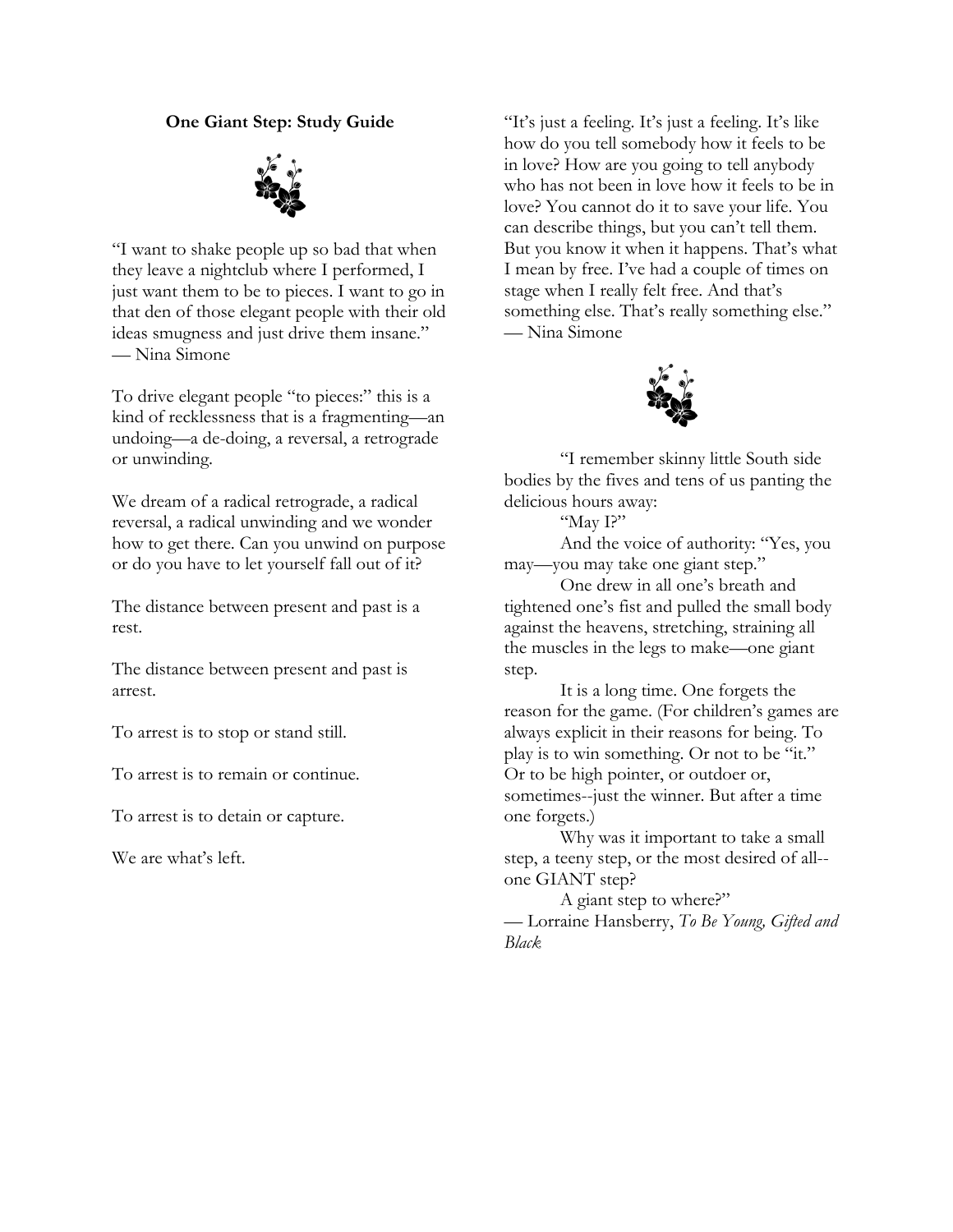## **WHAT USE?**

What use are flowers? What use are songs? What use are flowers?

What use are songs? What use are flowers? What use are songs?

What use is soft? What use is louder? What use are songs? What use are flowers?

What use is yours? What use is ours? What use are flowers? What use are flowers?

Are flowers food? Do I need flowers? Is pleasure a nutrient? Can you be nourished by flowers? What use are needs without pleasures? Do flowers have what I need?

What use are leaves? What use is water? What use are flowers?

What use is naming our needs? Can't a need be indescribable? Can't a pleasure be unnameable? Can't a desire be impossible? What of desire? What about flowers?

To nourish To cherish To comfort To tend

To furnish To suckle To foster To swim

To provide To supply To support To let go To feed To flow To sustain To promote To admire To adore To preserve To cling To defend To embrace To harvest To seed To ripen To blossom To mellow To prime To season To cradle To shoulder To hold Is nourishment something we do? Who?

Does nourishment flow through you? Too? Who set you flowing? Why? Should we be flowing? When? Should I be watching? Now? Should I be standing my ground? Will you be standing your ground? And what do you see when you look down? What do you see now? What if there's nothing to plow? Should we be tending? When? Am I my own nutrient? Am I enough?

What use is singing? What use are songs? What if I'm tired?